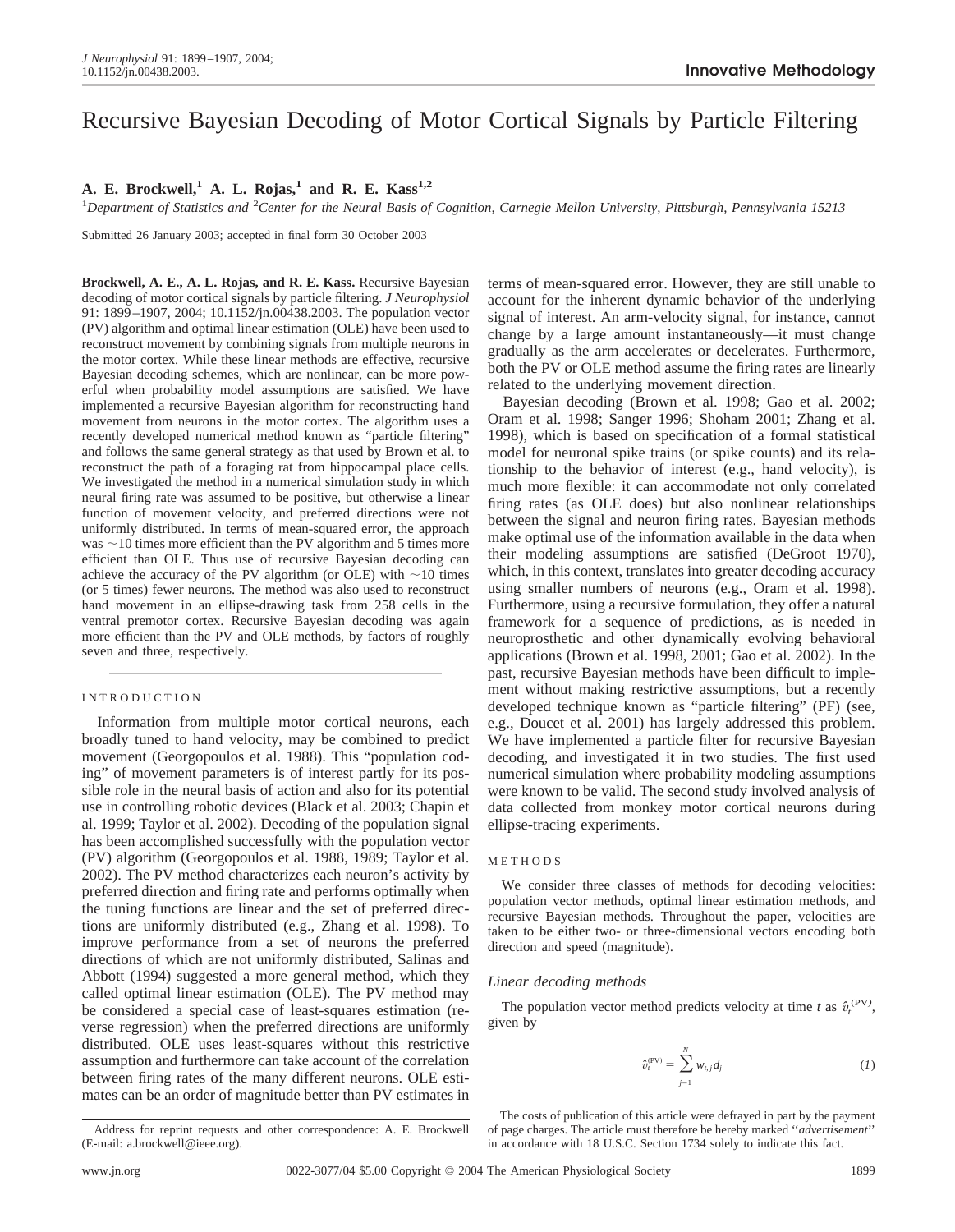where *N* is the number of neurons used,  $d_i$  denotes the "preferred direction" of the *j*th neuron, that is, the unit-magnitude vector whose direction maximizes the tuning function  $r_j(\cdot)$ , and  $w_{t,j}$  represents a weight determined by the firing rate of the *j*th neuron at time *t*. The weights in *Eq. 1* are determined by a formula such as

$$
w_{t,j} = (y_{t,j} - \bar{y}_j) / (y_j^{(\text{max})} - y_j^{(\text{min})})
$$
 (2)

where  $\bar{y}_j$ ,  $y_j^{(max)}$ , and  $y_j^{(min)}$  represent the average, maximum, and minimum firing rates of the *j*th neuron, respectively, over some time window. A scaling transformation must then be applied to the estimates  $\hat{v}_t^{(PV)}$  to convert them to physical units of measurement, such as meters per second.

The optimal linear estimation method generalizes the PV method for the case where preferred directions are not uniform; the OLE estimates are given by

$$
\hat{v}_t^{(\text{OLE})} = \sum_{j=1}^{N} w_{t,j} d_j^* \tag{3}
$$

where the vectors  $d_i^*$  are chosen so that the mean-squared error  $E[(v_t \hat{v}_t$ <sup>T</sup> $(v_t - \hat{v}_t)$ ] is minimized. Salinas and Abbott (1994) showed that the vectors  $d^*$  can be obtained as the solution of a particular linear system of equations. Computational details are given in APPENDIX B.

#### *Recursive Bayesian decoding and PF*

Recursive Bayesian decoding, described in more detail in APPENDIX A, relies on formal specification of a statistical model, consisting of two parts: a *state model*, for a process {*v<sup>t</sup>* }, describing the evolution of the state we are trying to predict (here, velocity), and an *observation model* specifying the probability distribution of the data  $y_t$  given the underlying state  $v_t$ .

The state model should capture probabilistic features of the state (velocity) process. In this paper, we use state models that constrain the sequence of states  $\{v_t, t = 0, 1, 2, \ldots\}$  so that they are likely to evolve with some degree of smoothness from one time to the next. Although we here restrict attention to either two- or three-dimensional velocity vectors, more generally the states could involve position, acceleration, or other movement parameters, and the framework may be extended to more sophisticated models, taking into account momentum, relationships between path-curvature and acceleration, etc.

We take  $y_t = (y_t^{(1)}, \ldots, y_t^{(N)})$  to be the vector of spike counts for the complete set of *N* neurons, in the *t*th time bin, and  $\lambda_i(x)$  to be the tuning function specifying the average firing rate for the *i*th neuron when the hand velocity is equal to *x*. We then specify the observation model by assuming the spike counts  $y_t^{(i)}$  have Poisson distributions

$$
y_t^{(i)}|v_{t+\text{lag}_i} \sim \text{Poisson}(\lambda_i(v_{t+\text{lag}_i})) \quad i = 1, 2, \dots, N \tag{4}
$$

where lag*<sup>i</sup>* is an integer-valued neuron-dependent lag measured in time bins. [Note that alternative observation models, such as those developed in Shoham (2001) may be specified.]

The decoding algorithm computes the conditional expectation of  $v_t$ , given observations  $y_1, y_2, \ldots, y_t$ . The underlying theory and our particle-filter implementation are described in APPENDIX A. Note that although we considered velocity in the studies described in this paper and obtained position simply by integrating decoded velocity, it would also be possible to adopt a more sophisticated approach and include position in the state variables  $\{v_t\}$  as well as velocity. The conditional expectation of  $v_t$  would then include information about *both* velocity and position.

# *Simulation study*

To examine the performance of the particle filtering algorithm, we simulated spike trains for 200 neurons, assuming the two-dimensional velocity  $v_t$  traces out the path shown in Fig. 2A over the course of 12 s. (The path was defined by  $x_t = 6 \cos(\pi t/6), y_t = 2 \sin(\pi t/2)$ , for  $t \in$ [0, 12], with velocity being defined by the respective derivatives.) The 12 s in the experiment were divided into 400 time bins, each of length 30 ms. The tuning functions

$$
\lambda_i(v) = \max (k_i + m_i v \cdot d_i, 0)
$$

were used, where  $k_i$  and  $m_i$  are positive constants determining, respectively, base firing rate, and directional sensitivity of the neuron, and  $d_i$  is a unit-vector representing the preferred direction of the *i*th neuron. Each of the 200 neurons was assigned a random preferred direction  $d_i$  as well as random values of  $k_i$  and  $m_i$ . Parameters were chosen so that the maximal firing rate over the simulation was  $\sim$ 100 Hertz. These rates are roughly consistent with the ventral premotor cortex data studied in the next section, and also (for instance), with rates shown in Fig. 2 of Kakei et al. (2001).

Given the velocities, the spike counts were taken to have probability distributions specified by *Eq. 4,* with all lags lag*<sup>i</sup>* equal to zero. Following Brown et al. (1998), we took the state model to be a random walk, meaning that velocity at time *t* is assumed to equal velocity at time  $(t - 1)$  plus noise, that is

$$
v_t = v_{t-1} + \varepsilon_t \tag{5}
$$

where  $\{\varepsilon_t\}$  is an independent and identically distributed sequence of bivariate Gaussian random variables with means 0 and covariance matrices 0.03 times the identity matrix. [This is similar to the continuity constraints used in Zhang et al. (1998).] Choice of the coefficient of the covariance matrix here is important. Making it too large reduces the smoothing benefit of the recursive Bayesian decoding scheme, whereas choosing it too small can distort the decoded trajectory by over-smoothing it. The value 0.03 is chosen to give a model for velocity which is somewhat "realistic"—see APPENDIX A for more details. In this case, it means that the change in velocity (in 1 of the 2 dimensions) from one time bin to the next is  $\sim$ 95% likely to lie in the range between plus and minus  $1.96\sqrt{0.03} \approx 0.34$ . In fact, this is conservatively large because in the simulated trajectory, the greatest difference between successive values is  $\sim$  0.14. However, because the true trajectory is not generally known in advance, there is always an element of subjective judgment involved in selecting this parameter.

To investigate the ability of the OLE and PF methods to handle nonuniformly distributed preferred directions, we concentrated half of the preferred directions uniformly in the angular range from 0 to  $\pi/2$ , and the other half uniformly in the range from  $\pi/2$  to  $2\pi$ . The simulation was repeated to generate a total of 60 independent data sets. From the 60 replications, we computed statistical summaries to evaluate the PV, OLE, and PF methods according to criteria described in the following text.

We implemented the PF using 2,500 particles at each time point (see APPENDIX A for details). For the PV method, we chose the linear scaling function to minimize the sum of squared differences between the decoded and actual trajectories. This optimal scaling function would not be possible to determine if the actual trajectory was unknown (as in the application to brain-controlled robotic devices) but was used here to give an additional advantage to the PV method.

#### *Motor cortex data*

To investigate the performance of Bayesian decoding in a realistic situation, we considered spike trains from 258 neurons in the subregion of ventral premotor cortex referred to by Gentilucci et al. (1998) as "region F4," collected individually in 258 separate experiments from four rhesus monkeys (described in more detail in Reina and Schwartz 2003). In each experiment, the monkey carried out multiple repetitions of a center-out task followed by multiple repetitions of an ellipse-tracing task.

For each repetition of the center-out task, the monkey reached to the eight corners of a virtual cube. Each of the eight reaching motions was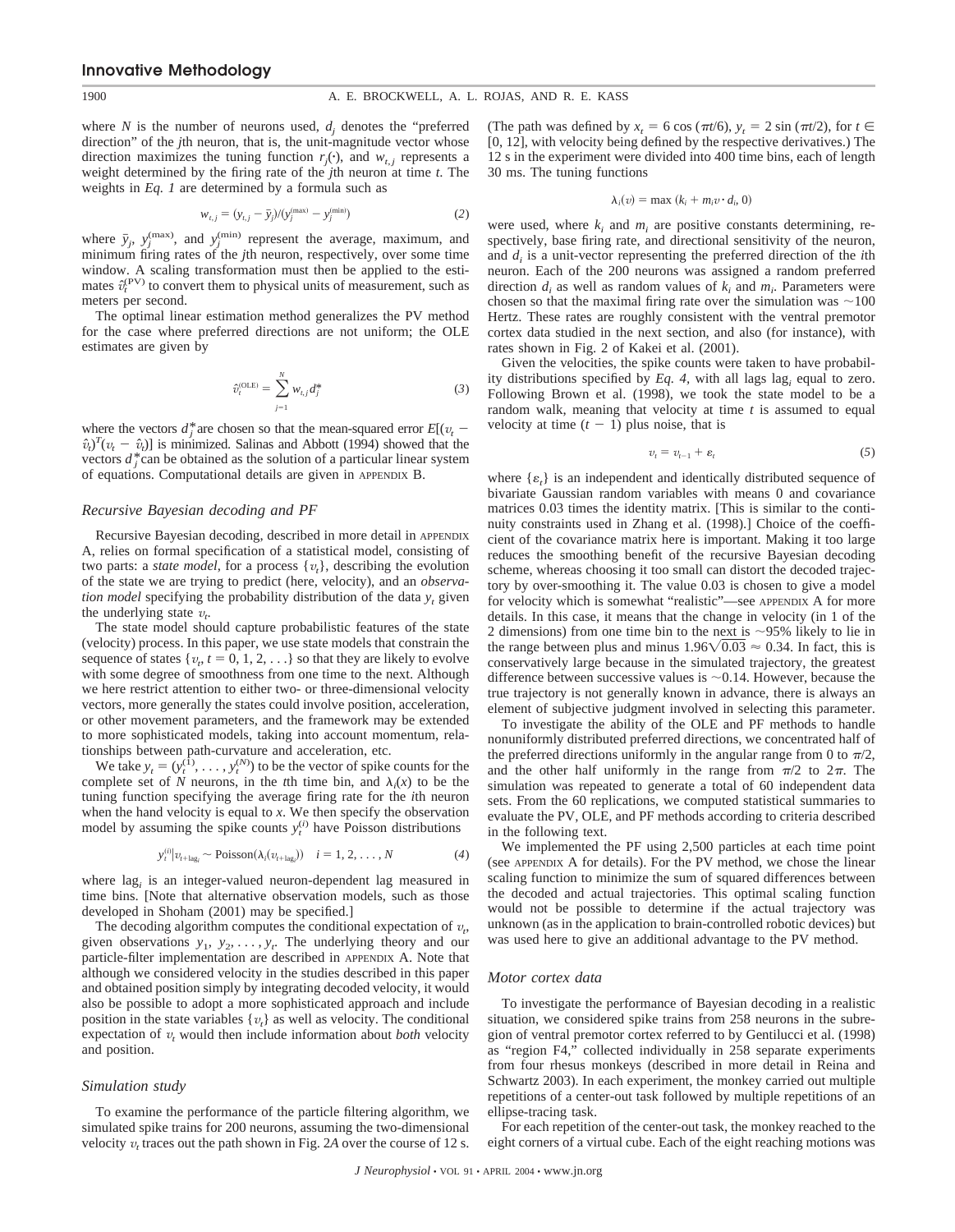# BAYESIAN DECODING OF CORTICAL SIGNALS BY PARTICLE FILTERING 1901

subdivided into 100 equal-length time bins, which were  $\sim$  10 ms long, and spike counts for the time bins, as well as hand-position at the beginning and end of each time bin, were recorded. In each repetition of the ellipse-tracing task, monkeys continuously traced five elliptical loops. After each entire repetition was successfully completed, the monkey was rewarded. For each repetition of each experiment, neuron spike times and three-dimensional hand positions were recorded. The ellipses were traced in the *x*-*y* plane, with the *z*-component capturing relatively insignificant deviations of the hand from this plane. The recorded data were then processed as follows. For each repetition, the duration of each of the five loops was divided into 100 equal-sized time bins, yielding 500 measurements of hand-position along with corresponding spike counts. Average time bin width was  $\sim$ 15 ms. We defined "hand-velocity" to be the difference between hand-position in successive bins.

We used PV, OLE, and PF methods to decode the fifth loop of the first repetition of the ellipse-tracing experiment. As is common in the population vector literature, we treated the data from the 258 experiments as if they were collected in a single experiment measuring 258 neurons simultaneously. This raised the problem of deciding what to compare decoded trajectories with because in reality there were 258 with similar but slightly different trajectories. We compared decoded velocities with "actual velocity," which we defined to be the average of observed hand-velocities over the 258 individual experiments.

Preferred directions for the neurons were obtained by analyzing the center-out data, while additional parameters were estimated using only the first three loops of the first repetition of the ellipse-tracing experiment. Thus we maintained strict separation of the data used to determine decoding parameters and the data used to evaluate the performance of the decoding schemes.

### *Decoding details for the motor cortex data*

In implementing the PF for the motor cortex data, we used tuning functions

$$
\lambda_i(v) = \exp(k_i + m_i v \cdot d_i + s_i ||v||)
$$

where  $k_i$  and  $m_i$ , as in the simulation study, represent base firing rate and directional sensitivity, and the additional parameter  $s_i$  represents nondirectional sensitivity of the neuron to speed. (see, e.g., Schwartz 1992 for discussion of the importance of speed in this context.) The three-dimensional preferred directions  $d_i$  were estimated from centerout data only, and scalar parameters  $k_i$ ,  $m_i$ , and  $s_i$ , for neurons  $i = 1$ , 2, . . . , 258, were estimated based on the first three loops of the first repetition of the ellipse-tracing ex periment, using standard Poissonfamily generalized linear models (McCullagh and Nelder 1989), with the restriction that  $m_i \geq 0$ . This restriction was imposed to prevent the preferred direction from effectively being reversed. Because the task involved tracing in the *x*-*y* plane, with only minimal movement in the *z*-direction, it would also have been possible to reduce the data and model to only these two dimensions. However, for the sake of testing the algorithm more thoroughly, we chose to develop the full threedimensional model.

For each neuron, a range of lags from  $-40$  to  $+40$  time bins (corresponding to a range of approximately  $-600$  to  $+600$  ms) was used, and the lag yielding the best-fitting generalized linear model, as determined by comparing deviances of models, was selected. A histogram of the resulting lags for 80 of the neurons is shown in Fig. 1. These neurons were selected as those which spiked  $\geq 10$  times during the first five-loop tracing trial, and also had  $m_i \geq 0.05$  ( $m_i$  can be regarded as a parameter defining directional sensitivity of the neuron, and  $0.05$  was approximately the median fitted value of  $m_i$  over the 258 neurons).

We imposed smooth acceleration on the hand motion by using the state model

$$
v_{t+1} - v_t = (v_t - v_{t-1}) + \varepsilon_{t+1}
$$
 (6)



FIG. 1. Histogram of the lags, measured in time bins, of 80 neurons in the ventral premotor cortex data. Neurons were selected as those which spiked  $\geq$ 10 times during the ellipse-tracing task and for which directional sensitivity was above the median directional sensitivity.

where  $\{ \varepsilon_r, t = 1, 2, \ldots \}$  is a sequence of independent Gaussian disturbances with mean zero and  $3 \times 3$  diagonal covariance matrix with entries {0.006, 0.006, 0.001}. These values were chosen, as in the simulation example, with the aim of giving a realistic model for the evolution of the velocity over time. In this case, the values can be interpreted as meaning that a 95% confidence interval for the change in the change in *x* and *y* components of velocity over successive time bins is approximately between  $\pm 1.96$  [racical]0.006, which is roughly consistent with the actual trajectories. (Note that the 0.001 value corresponds to the *z* axis, which is orthogonal to the plane in which the ellipse is traced.) This is a slightly stronger smoothness constraint than used in the simulation exercise—we chose this constraint because in this case we knew a priori that the ellipse tracing experiment would generate trajectories with smoothly varying acceleration. As in the simulation study, we used 2,500 particles at each time point in our implementation of the PF. Furthermore, to cast the state model in the form required in APPENDIX A (*State model*), we defined six-dimensional vectors  $v_t^* = (v_t, v_{t-1})^T$ , and worked with the equivalent representation of *Eq. 6* given by

$$
v_{t+1}^* = \begin{bmatrix} 2I & -I \\ I & 0 \end{bmatrix} v_t^* + \begin{bmatrix} \varepsilon_{t+1} \\ 0 \end{bmatrix}
$$

where *I* denotes the  $3 \times 3$  identity matrix. The algorithm was then implemented exactly as described in APPENDIX A but with  $v<sub>t</sub>$  replaced by  $v_t^*$ .

For PV decoding, preferred directions were taken to be normalized version of the vectors  $d_i$  obtained for PF decoding, and lags were taken to be the same as those used for PF decoding. To determine the weights used in *Eq. 1,* we computed, for each neuron, average, minimum, and maximum counts over the time bins in the first three loops of the first repetition of the ellipse-tracing experiment. Weights were then computed using *Eq. 2.* After decoding, results were scaled and offset so as to minimize mean-squared error between the first three loops of the trajectory and the decoded trajectory.

To determine vectors  $d_i^*$  (recall *Eq. 3*) in the OLE method, we used a Monte-Carlo procedure, described in detail in APPENDIX B.

#### *Comparison of algorithms*

For both the simulation study and the ventral premotor cortex data analysis, we assessed quality of decoded signals by two measures: the integrated squared error (ISE) and the maximum squared error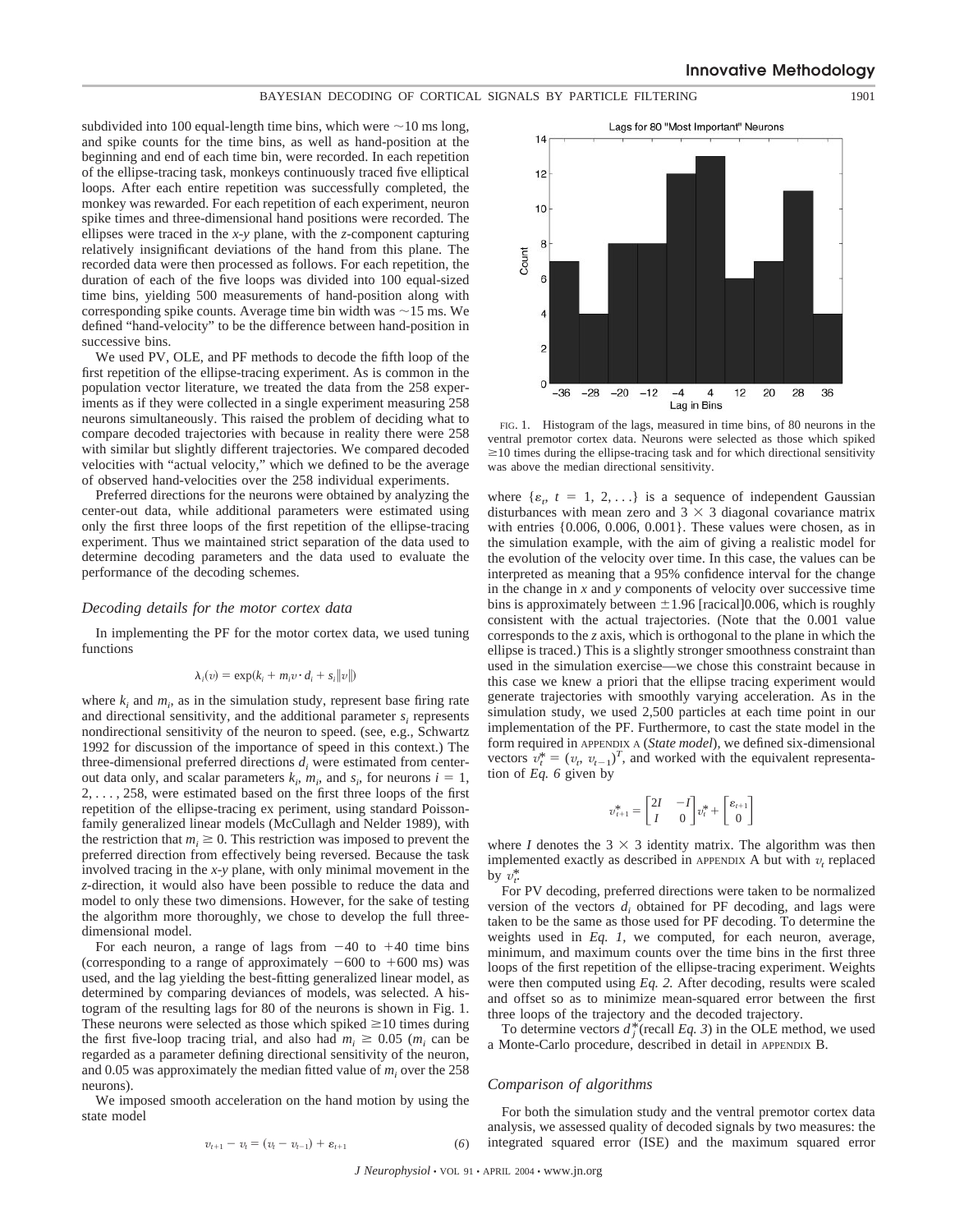(MaxSE). For a particular data set, the ISE is the squared difference between the decoded and actual velocities, averaged over all time bins, and the MaxSE is the largest squared difference between decoded and actual velocity among all time bins. Because ISE and MaxSE will vary from data set to data set, it is customary in the statistical literature to use the averages of such criteria across multiple simulated data sets, the averages being estimates of their theoretical expected values. For the simulation study, we computed the averages (arithmetic means) of ISE and MaxSE across the 60 simulated data sets and refer to them as MISE and MMaxSE, respectively. For typical statistical methods of estimation, these measures will tend to decrease proportionally to the inverse of the number of neurons. In this context squared error thus has the following very useful interpretation: the accuracy of PF based on  $N_{\text{PF}}$  neurons will be comparable to the accuracy of PV based on  $N_{\text{PV}}$  neurons when  $N_{\text{PV}} = N_{\text{PF}} \times R$ and *R* is the ratio of the MISE for PV to the MISE for PF.

# RESULTS

#### *Simulation study*

For the simulation study, the MISE and MMaxSE for each of the three methods is given in Table 1. In this nonuniform and nonlinear case, OLE performs better than the PV algorithm, and the PF is clearly superior to both: the MISE for the PF is  $\sim$  10 times smaller than that for the PV algorithm and  $\sim$  5 times smaller than that for OLE. In large samples, expected squared error is inversely proportional to sample size. Therefore these results may be interpreted as saying that  $\sim$ 10 times more neurons would be needed when using the PV algorithm (5 times when using OLE) to obtain the same error, averaged across time, as the PF (e.g., 250 neurons would be needed with PV to obtain the same accuracy as the PF based on 25 neurons).

Figure 2 displays decoded velocity for 1 of the 60 data sets in the simulation study. It may be seen that PF reduces both the bias and the noise in the PV reconstruction, and it is much less noisy than OLE. Due to the nonuniformity of preferred directions, there are particular regions of the velocity trace where the PV algorithm is especially inaccurate. This produces the MMaxSE of 3.000 reported in Table 1.

To further illustrate how the PF method works, Fig. 3 shows the first 100 particles  $\hat{x}_t^{(j)}$ ,  $j = 1, 2, ..., 100$  (see APPENDIX A, *Algorithm,* for details), at times  $t = 100$  (3 s) and  $t = 300$  (9 s), along with the entire velocity trajectory, for a typical run of the decoding algorithm. The actual decoded velocity at each point in time is taken to be the average of the corresponding "cloud" of particles.

It is also worth noting that the algorithm was relatively fast to execute. For this simulation study, a single run of the PF

TABLE 1. *Mean-integrated squared error (MISE) and mean maximum squared error (MMaxSE) for population vector (PV), optimal linear estimation (OLE), and particle filtering (PF) methods in the simulation study*

|             | PV                | OLE.              | PF                |
|-------------|-------------------|-------------------|-------------------|
| <b>MISE</b> | $0.712 \pm 0.023$ | $0.327 \pm 0.003$ | $0.068 \pm 0.001$ |
| MmaxSE      | $3.000 \pm 0.081$ | $2.328 \pm 0.069$ | $0.530 \pm 0.017$ |

MISE averages, while MMaxSE maximizes, squared error over time. Values (from the 60 data replications) means  $\pm$  SE. In terms of MISE, PF is  $\sim$ 10 times more efficient than PV.

algorithm with 2,500 particles, over all 400 time points, took approximately three minutes on a Pentium-4 machine. (The algorithm was implemented using programs written in  $C++$ .)

#### *Motor cortex data*

Results are shown in Fig. 4. Again, the PF is much less noisy than the PV algorithm, and its improved accuracy is apparent especially from the squared errors displayed in Fig. 4*C.* Summaries of the squared errors are given in Table 2.

Again, as in the simulation study, particle filtering performs better than the PV and OLE methods, increasing efficiency by factors of approximately seven and three, respectively.

#### DISCUSSION

We have specified an implementation of particle filtering for Bayesian decoding and shown that the algorithm can substantially outperform the PV and OLE methods. The improved accuracy of velocity prediction was due to the Bayesian algorithm's ability to adapt to both nonuniformly distributed preferred directions and nonlinear tuning functions and, by virtue of its recursive sequential formulation, to smooth the predictions across neighboring time points. Note that it may be possible to improve the performance of PV and OLE methods by altering the bin size, thereby effectively altering the degree of smoothing, but compared with the recursive Bayesian approach, in which smoothing is implicitly controlled by specification of the state model, this would be a relatively ad hoc procedure with limited flexibility and effectiveness. Our results support the general arguments of Oram et al. (1998) and supplement the work on recursive methods by Brown et al. (1998, 2001), Gao et al. (2002), and Shoham (2001), demonstrating the power of the Bayesian sequential formalism in creating effective decoding schemes.

Recursive Bayesian decoding of cortical signals uses a probability model for the firing rate as a function of relevant behavioral parameters and a probability model for the evolution of those parameters. When these probability models provide a reasonable approximation to the phenomena under study, we may expect the approach to produce superior results. It is worth emphasizing a key distinction between our two studies: in the simulation study, the assumed probability model for the relationship between velocity and the spike trains matched perfectly the actual relationship because this was under our control. As a consequence, the Bayesian decoding scheme performed extremely well as theoretical arguments say it should. On the other hand, with the ventral premotor cortex data, we implemented an imperfect probability model, hoping that it would provide a reasonable approximation to reality. Although the PF algorithm remained clearly superior to the PV and OLE algorithms, the gain was slightly reduced from the 10-fold (resp. 5-fold) increases in efficiency seen in the simulation study. It is worth noting the wide spread of estimated lags obtained for the ventral premotor cortex data as shown in Fig. 1. Due to the repetitive nature of the ellipse-tracing task, it is possible that neurons with higher magnitude lags are in fact coding aspects of behavior that are only indirectly connected with motor coordination of the task. In this case, one might expect the methods to be less effective for less repetitive tasks. However, the relative performances of the different methods we consider should remain roughly the same because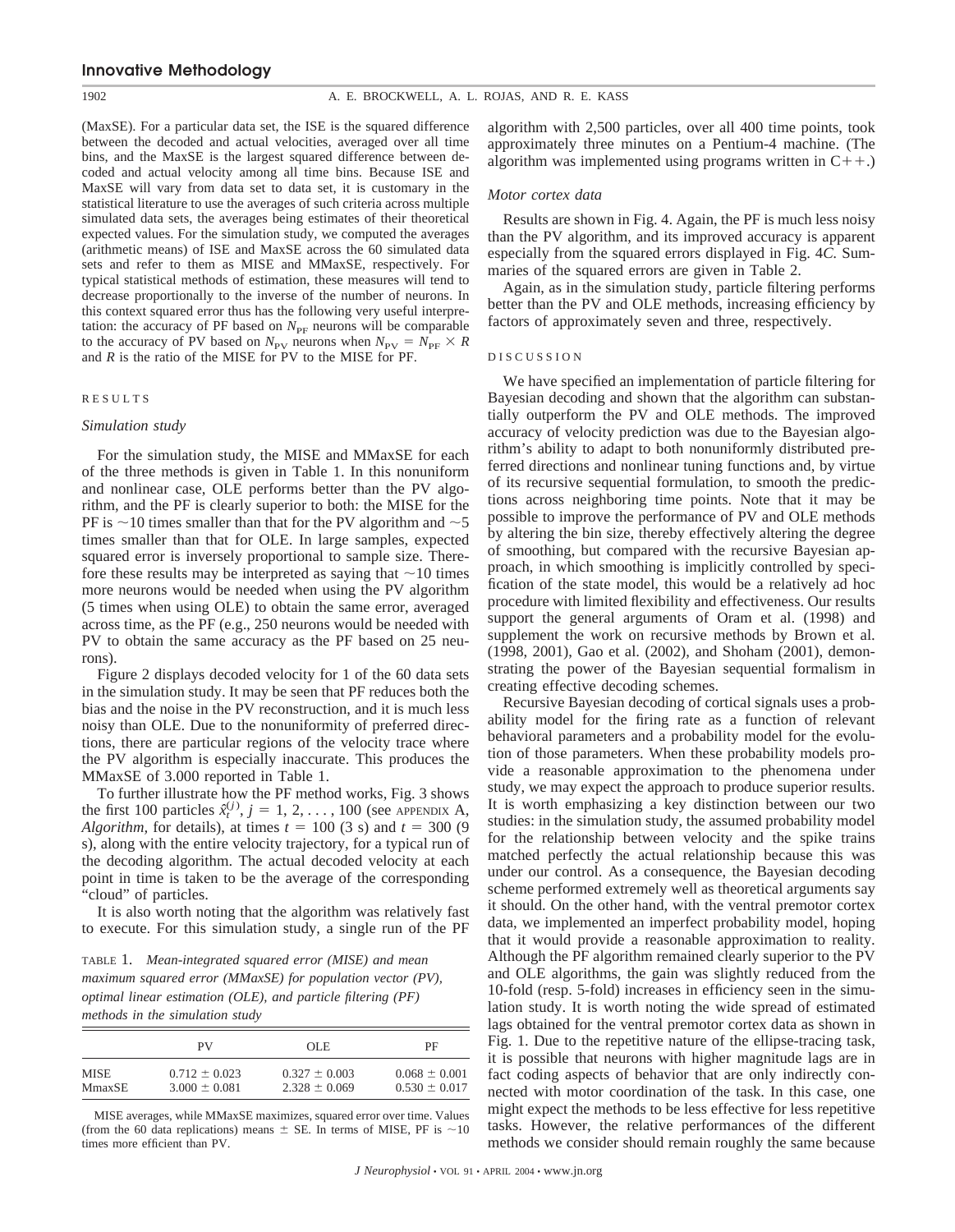

FIG. 2. Results for 1 of the 60 simulated 200-neuron data sets, with nonuniformly distributed preferred directions. *A*: the actual position trajectory from *time 0* to time 12; *B*: the corresponding velocity trajectory; *C*: population vector (PV)-decoded velocity trajectory; *D*: optimal linear estimation (OLE)-decoded velocity trajectory; *E*: particle filtering (PF)-decoded velocity trajectory; *F–I*: *x* and *y* components of decoded velocity as a function of time for both PV and PF methods with actual velocity shown (- - -). Due to nonuniformity of preferred directions, the PV-decoded trajectory misses its target noticeably (*C*) in several places; in terms of *x* and *y* components the error is greatest near times of peak *x* and *y* velocity (*F* and *G*). The PF is highly accurate throughout.

the same advantage is conferred on all three methods we consider.

In considering the distinction between the simulation and real-data studies, it should be kept in mind that the premotor cortical neurons were not recorded simultaneously, and the "actual velocity" was taken to be an average across 258 very similar experimental trials. It is possible that the motor cortical signal contains information about small time-locked trial-totrial fluctuations in hand velocities, in which case, it would be reasonable to expect further benefit from the PF algorithm when predictions are compared with contemporaneous behavior. More fundamentally, the improvement for simulated data underscores the essential challenge of probabilistic decoding:

gains in performance will likely accrue as additional features are built into the probability models. For example, the flexible framework of recursive Bayesian decoding allows it to accommodate such things as variable time lags between neuronal activity and movement, fine-scale time resolution, and correlation structure, all of which could lead to much better performance in driving prosthetic devices.

The framework we have used here is based on the full, sequential form of Bayes' Theorem, aided by its simple recursive structure (see APPENDIX A). This follows the general approach of Brown et al. (1998) and Gao et al. (2002) but should be contrasted with the static versions of Bayes' Theorem discussed by Oram et al. (1998), Sanger (1996), and Zhang et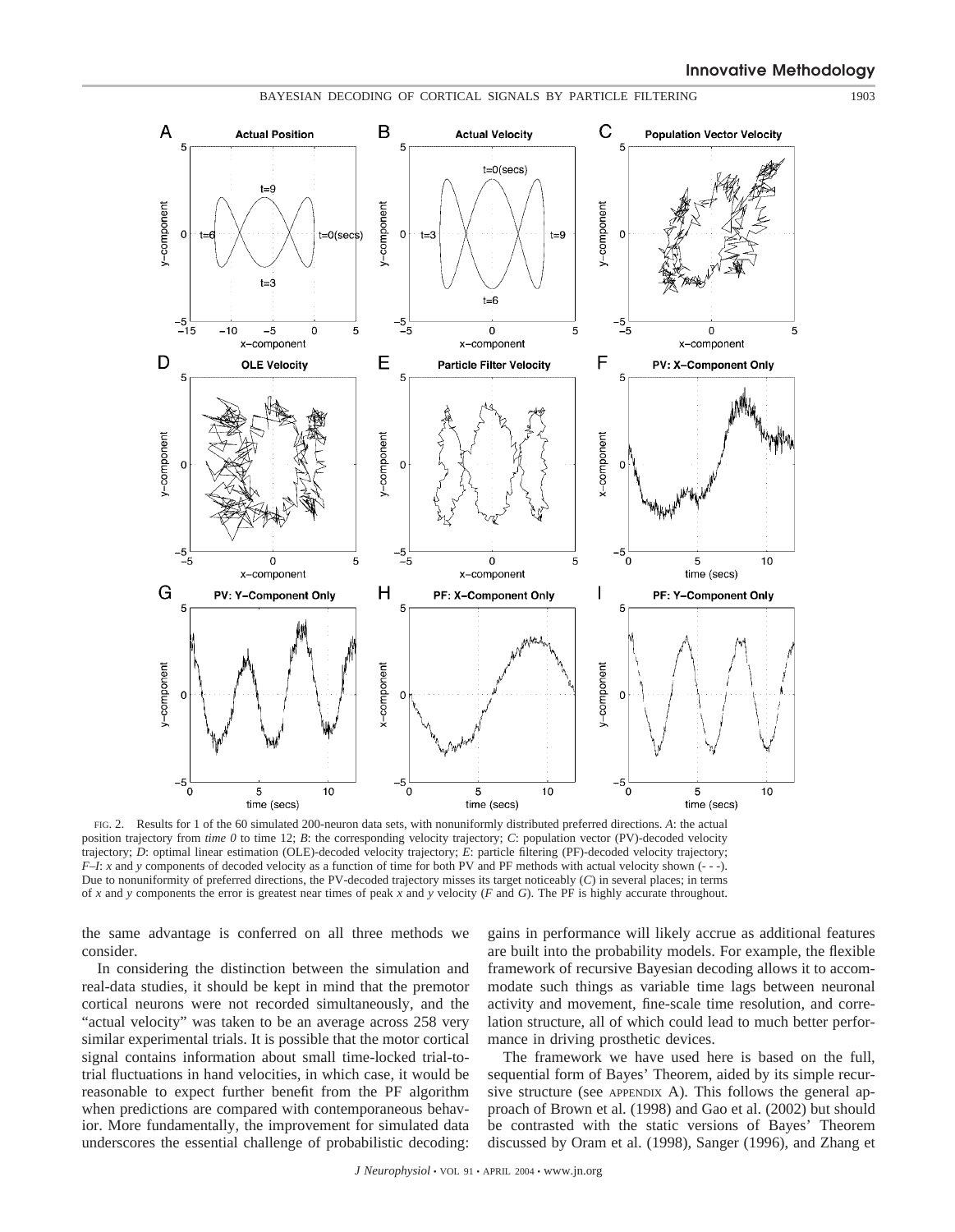

FIG. 3. Typical "particle clouds" obtained using the PF Algorithm, superimposed on the actual velocity trajectory. *A*: the 1st 100 particles at time  $t = 100$  (3 s); *B*: the 1st 100 particles at time  $t = 300 (9 s)$ . Decoded velocities at times  $t = 3 s$  and  $t = 9$  s are obtained by averaging the values of the respective particle clouds.

al. (1998). It is also important to distinguish the general Bayesian analysis formalism from its implementation. APPENDIX A of this paper presents the simplest form of the particle filtering algorithm, which is easily implemented. The method worked well, but it is important to keep in mind that it may sometimes suffer from a problem known as "particle depletion," which arises typically when the probability model is poor, the state

vector is high dimensional, or large outliers occur in the data. Further discussion of this topic is beyond the scope of this paper, but many more details of the problem and a number of proposed solutions can be found in Doucet et al. (2001). In addition to particle filtering, alternative methods have been proposed for implementation of recursive Bayesian schemes. Brown et al. (1998, 2001) and have used Gaussian approxima-



FIG. 4. Decoding of *x* and *y* components of 5th loop of the ellipse-tracing task, based on 258 neurons in the ventral premotor cortex. *A*: actual position trajectory along with decoded trajectories obtained by integrating decoded velocity; *B*: actual velocity over the 100 time bins in the 5th loop; *C*: squared errors of decoded velocities for the 3 decoding methods, smoothed with a moving average smoother to make them easier to distinguish; *D*: decoded velocity (both *x* and *y* components) for the PV method; *E*: decoded velocity for the OLE method; and *F*: decoded velocity for the PF method.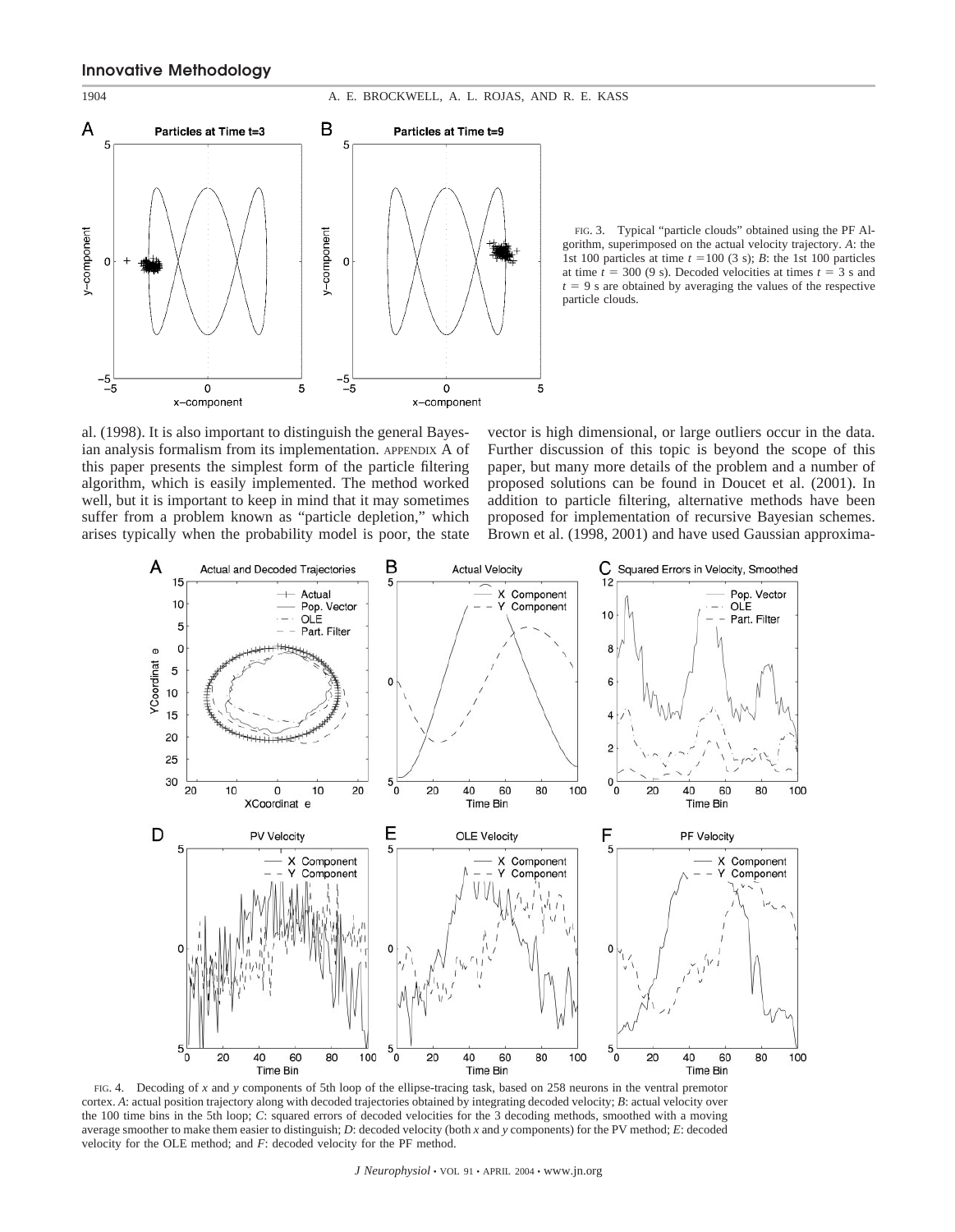#### BAYESIAN DECODING OF CORTICAL SIGNALS BY PARTICLE FILTERING 1905

TABLE 2. *Decoding errors for ventral premotor cortex data summarized across time*

|       | PV     | <b>OLE</b> | PF    |
|-------|--------|------------|-------|
| ISE   | 6.245  | 2.362      | 0.886 |
| MaxSE | 33.978 | 9.349      | 4.904 |

ISE averages, while MaxSE maximizes, squared error across time. In terms of ISE, the PF offers a roughly sevenfold improvement over the PV algorithm.

tions, effectively employing Laplace's method (e.g., Kass 1997), which in many situations furnishes highly accurate approximations with a substantially smaller computational cost than simulation-based methods such as the particle filter. Our own preliminary work suggests that in the context of motor cortical signal decoding, with substantial numbers of neurons and smoothly varying movements, Gaussian approximations can be nearly as accurate as particle filtering. A number of variations can be considered, along the lines of Gao et al. (2002). These, and related alternatives to the particle filtering algorithm used here, including Gaussian approximations, are subjects for future investigation.

# APPENDIX A: DETAILS OF BAYESIAN DECODING AND PARTICLE FILTERING

In Bayesian decoding, the object is to find, for each time *t*, the distributions of the unobserved signal  $v_t$ , given observations  $\{y_1,$  $y_2, \ldots, y_t$ . [In this paper,  $v_t$  has been used to represent the velocity of a monkey's arm during the *t*th time bin with the 2- or 3-dimensional vector encoding both speed (magnitude) and direction, while the observations *yt* represented vectors of spike counts during the respective time bins.] The mean of the distribution of  $v_t$  given  $\{y_1,$  $y_2, \ldots, y_t$  can then be used as a point estimate of  $v_t$ .

The fundamental components of any recursive Bayesian decoding scheme are two statistical models that must be specified: a "state model" and an "observation model." The general approach to recursive Bayesian decoding consists of the following steps. *1*) Specify a state model. *2*) Specify an observation model. *3*) Implement the particle filter, or a suitable alternative scheme, to estimate the unobserved sequence  $\{v_t\}$ .

In what follows, we use the (standard) notation  $p(x)$  to denote the density function of a generic random variable *x*, and we denote the conditional density of *x* given another random variable *y* by  $p(x|y)$ .

#### *State model*

The state model describes the distribution of the unobserved signal one step in the future,  $v_{t+1}$ , given the current value of the signal  $v_t$ . In other words, the state model specifies

#### $p(v_{t+1}|v_t)$

In many cases, a random walk can be used here. For instance, choosing  $p(v_{t+1}|v_t) = (2\pi)^{-\dim(v_t)/2} \det(\Sigma)^{-1/2} \exp\{-(v_{t+1} - v_t)^T \Sigma^{-1} (v_{t+1} - v_t)^T \Sigma^{-1} (v_t)^T \}$  $v_t$ )/2} specifies that given  $v_t$ ,  $v_{t+1}$  has a Gaussian distribution with mean  $v_t$  and covariance matrix  $\Sigma$ . This simple random walk model effectively imposes a continuity constraint on the underlying signal process  $\{v_t\}$ . The covariance matrix should be chosen so that the model for unobserved signal is not unrealistic. One way to do this would be to construct a number of "typical" paths for the unobserved signal, compute the sample covariance matrix of all the steps ( $v_{t+1}$  –  $v_t$ ) in all the paths, and use this as  $\Sigma$ .

The initial distribution  $p(v_0)$  must also be specified. If  $v_0$  was known exactly, this distribution would be concentrated on one point (the starting point). However, in many cases,  $v_0$  is unknown, and this distribution is chosen to represent an initial guess of the signal. A common choice would be to take  $p(v_0)$  to be multivariate Gaussian, with mean equal to a "best guess" at the starting value  $v_0$ , and variance reflecting uncertainty (higher variance corresponding to higher uncertainty). Roughly speaking, a (say) 95% confidence interval for the initial value based on this distribution should correspond to a region in which an individual would be 95% certain that the true initial value actually lies.

#### *Observation model*

The observation model specifies the relationship between the unobserved signal  $v_t$  and the observation  $y_t$ , that is, it specifies  $p(y_t|v_t)$ . For the problems considered in this paper, this model is based on the assumptions that *1*) in a time bin, a neuron generates a Poissondistributed spike count, with mean specified by a tuning-function relating arm velocity, adjusted by some neuron-dependent time lag, to the average spike count. *2*) Given arm velocity, the spike counts are independent of each other.

This leads to the relationship

$$
p(y_i|v_i) = \prod_{i=1}^{N} \frac{\exp(-\lambda_i(v_i))[\lambda_i(v_i)]^{y_i^{(i)}}}{y_i^{(i)}}
$$

where  $\lambda_i(v_t)$  is the tuning-function for the *i*th neuron, evaluated with velocity equal to  $v_t$ , and  $y_t^{(i)}$  represents the spike count for the *i*th neuron, in the *t*th time bin. Lags can be accounted for by time shifting each one of the components of  $y_t$  according to the respective neuron's lag.

Other models could be used. In particular, one might propose alternatives to the Poisson distribution (as in Shoham 2001), which take into account position as well as velocity (this would require the position at time *t* to be included in the vector  $v_t$ ) or any number of other possible models. As a general rule, more appropriate models lead to better decoding.

#### *Recursions for posterior distributions*

The distribution of  $v_t$  given the observations  $\{y_1, \ldots, y_t\}$  up to and including the one in the *t*th time bin is referred to as a posterior distribution, and the set of these posterior distributions, for  $t = 1$ ,  $2, \ldots$ , is determined by the recursive relationships

$$
p(v_t|y_1, \ldots, y_t) \propto p(y_t|v_t)p(v_t|y_1, \ldots, y_{t-1})
$$
 (A1)

and

$$
p(v_t|y_1,\ldots,y_{t-1})=\int p(v_t|v_{t-1})p(v_{t-1}|y_1,\ldots,y_{t-1})\mathrm{d}v_{t-1} \qquad\text{(A2)}
$$

We start with  $p(v_0)$  already specified (as part of the state model). *Equation A1* is then used to obtain  $p(v_0|y_0)$ . Then *Eq. A2* gives us  $p(v_1|y_0)$ . At this point, we go back to *Eq. A1* with  $t = 1$  to get  $p(v_1|y_0, y_1)$ . The process continues in this manner indefinitely.

While this looks like a straightforward procedure, it is typically impossible to find analytical solutions to these recursions. Furthermore, because each iteration of the equations adds an integration operation, we end up with a high-dimensional integral for which standard numerical integration methods are too slow. However, the particle filtering algorithm given in the following text provides a simple way of approximating the desired posterior distributions.

#### *Algorithm*

The PF algorithm computes numerical approximations to the distributions in the recursions (*Eqs. A1–A2*). Let *m* denote a "number of particles," often chosen to be on the order of  $m = 1,000$ . The algorithm is as follows.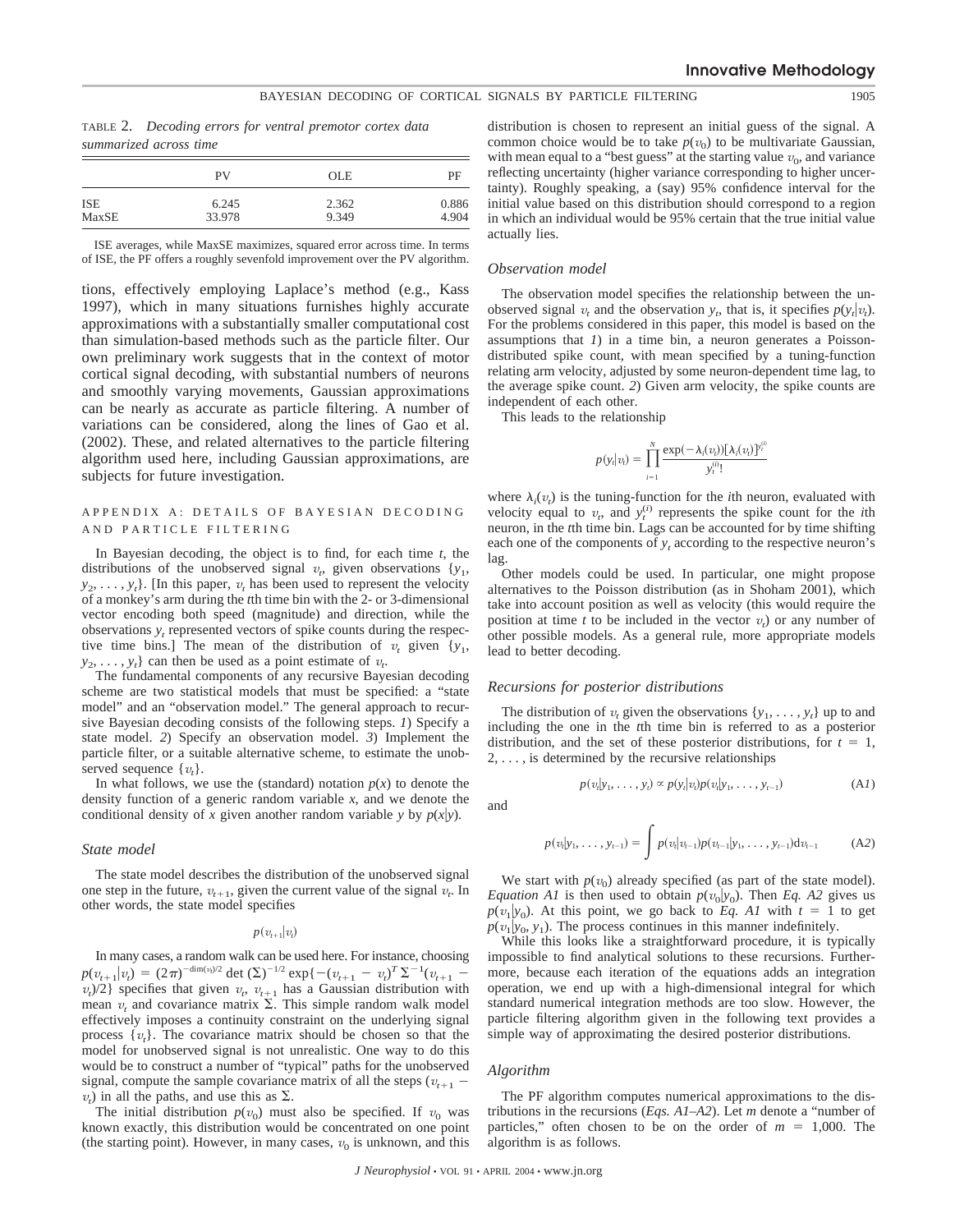*1*) Create a population of particles  $\tilde{x}_1^{(j)}$ ,  $j = 1, 2, ..., m$ , by repeatedly drawing from the initial distribution specified for the state model. Set  $t = 1$ .

2) Compute weights  $w_t^{(j)}$ ,  $j = 1, 2, \ldots, m$  using the formula

$$
w_t^{(j)} = p(y_t | v_t = \tilde{x}_t^{(j)})
$$

where  $y_t = (y_t^{(1)}, \ldots, y_t^{(N)})$  is the observed set of spike counts at time *t*. If neurons are conditionally independent, given velocity, then this expression further reduces to

$$
w_t^{(j)} = \prod_{i=1}^N p(y_t^{(i)} | v_t = \tilde{x}_t^{(j)})
$$

*3*) Normalize the weights  $w_t^{(j)}$  so that they sum to one and then draw a sample of size *m*, with replacement, from the set of particles  $\{x_t^{(1)},$  $\tilde{x}^{(2)}_t, \ldots, \tilde{x}^{(m)}_t$ , where each draw picks  $\tilde{x}^{(j)}_t$  with probability  $w^{(j)}_t$ . Define this sample to be  $\hat{x}^{(j)}_t, j = 1, 2, \ldots, m$ . The estimate of the state at time *t* is then

$$
\hat{v}_t = \frac{1}{m} \sum_{j=1}^m \hat{x}_t^{(j)}
$$

*4*) For each particle  $\hat{x}_t^{(j)}$ ,  $j = 1, 2, ..., m$ , simulate one step forward in the state equation, and define the simulated value to be  $\tilde{x}_{t+1}^{(j)}$ . In other words, draw  $\tilde{x}_{t+1}^{(j)}$  from the distribution

$$
p(v_{t+1}|v_t = \hat{x}_t^{(j)})
$$

*5*) Replace *t* by  $t+1$  and go back to step 2.

Intuitively, the algorithm can be thought of as follows. It starts with a collection of particles which can be thought of as initial guesses of  $v_1$ . Weights are then assigned to each guess (step 2), according to how likely  $y_1$  is, given the particular guess. By resampling (step 3), we obtain a set of particles that is in a certain sense consistent with  $y_1$ ; this set of particles in fact can be regarded as a draw from the posterior distribution  $p(v_1|y_1)$ . A good set of guesses for  $v_2$ , given  $y_1$ , can then be obtained by simulating one-step forward in time (step 4). By weighting proportionally to the likelihood of  $y_2$  given these guesses (step 2 again) and resampling (step 3), we obtain an approximate draw from the distribution  $p(v_2|y_1, y_2)$ . This process repeats itself until we have scanned through all time points for which observations are available.

The desired estimates  $\hat{v}_t$  obtained in step 3 of the algorithm are approximations to the means of the corresponding posterior distributions  $p(v_t|y_t, \ldots, y_1)$ . If desired, one can also estimate the variances of these distributions by the sample variances of the particles  $\hat{x}^{(j)}_t$  to construct, for instance, predictive confidence intervals for the reconstructed velocities.

In this form, the algorithm does not apparently account for lags between the velocities  $\{v_t\}$  and the observations  $\{y_t\}$ . However, this is fairly easy to do. We can assume that the *i*th neuron has an associated lag denoted *lag<sub>i</sub>*, and that

$$
y_t^{(i)} | v_{t-\text{lag}_i} \sim \text{Poisson}[\lambda_i(v_{t-\text{lag}_i})]
$$
 (A3)

(That is, given  $v_{t-\text{lag}_i}$ ,  $y_t^{(i)}$  has a Poisson distribution with parameter  $\lambda_i(v_{t-\text{lag}_i})$ .) Then to implement the particle filtering algorithm, we can simply replace the vector  $y_t$  used in step 2 with  $y_t^* =$  $(y_{t+lag_i}^{(1)}, \ldots, y_{t+lag_N}^{(N)})$ , so that the weights become

$$
w_t^{(j)} = \prod_{i=1}^N p(y_{t+\text{lag}_i}^{(i)} | v_t = \tilde{x}_t^{(j)})
$$

# APPENDIX B: COMPUTATIONAL METHOD FOR OLE

For decoding by OLE, it is necessary to determine the vectors  $d_1^*$ ,  $d_2^*$ , ..., to be used in *Eq. 3*. Salinas and Abbott (1994) showed that these vectors satisfy the system of equations

$$
D = Q^{-1}L \tag{B1}
$$

where *D* is the *N*  $\times$  *d* matrix with rows  $d_1^*, d_2^*, \ldots, d_N^*$ , *L* is an *N*  $\times$ *d* matrix with rows  $L_1, \ldots, L_N$  given by

$$
L_i = \mathbf{E}[w_{t,i}v_t]
$$
 (B2)

where  $\mathbf{E}[\cdot]$  denotes the standard statistical "expectation" (or averaging) operator,  $Q = [Q_{ij}]_{i,j=1,\ldots,N}$  is an  $N \times N$  matrix with elements

$$
Q_{ij} = \mathbf{E}[w_{t,i}w_{t,j}] \tag{B3}
$$

and *d* is the dimension of the velocity vector. Typically  $d = 3$ , but sometimes experiments restrict attention to movement in a plane, in which case we would use  $d = 2$ . (Note that  $w_{t,i}$  depends indirectly on  $v_t$  because the distribution of  $y_{t,i}$  depends on  $v_t$ .) In computing *L* and *Q*, the expectation is taken over some distribution of possible velocities  $v_t$ .

In general, for an arbitrary distribution of  $v_t$ , the expected values in the matrices *L* and *Q* do not have a closed-form solution. However, they can be estimated by Monte-Carlo simulation. To be specific, one can draw a large set of "possible velocities"  $v_t^{(k)}$ ,  $k = 1, 2, ..., m$  (in this paper we used  $m = 100,000$ , and then approximate  $L_i$  by

$$
\frac{1}{m}\sum_{k=1}^m w_{t,i}^* v_t^{(k)}
$$

where for each component of the sum,  $w_{ti}^*$  is a simulated value of the weight (*Eq. 2*), assuming that  $v_t = v_t^{(k)}$ . Similarly,  $Q_{ij}$  can be approximated by

$$
\frac{1}{m}\sum_{k=1}^m w_{t,i}^*w_{t,j}^*
$$

Once *L* and *Q* have been estimated, *Eq. B1* can be solved for *D* using standard routines available in mathematical software packages.

#### ACKNOWLEDGMENTS

The authors are grateful to T. Reina, A. Schwartz, and M. Velliste for valuable comments and supplying the data studied in this paper, to E. Brown for many helpful conversations, and to two anonymous referees for constructive comments and suggestions.

#### GRANTS

This work was supported in part by the National Institute of Mental Health Grant R01-MH-64537-01.

#### REFERENCES

- **Black MJ, Bienenstock E, Donoghue JP, Serruya M, Wu W, and Gao Y.** Connecting brains with machines: the neural control of 2d cursor movement. In: *Proc. 1st International IEEE/EMBS Conference on Neural Engineering*. Capri, Italy: IEEE/EMBS, 2003, p. 580–583.
- **Brown EN, Frank LM, Tang D, Quirk MC, and Wilson MA.** A statistical paradigm for neural spike train decoding applied to position prediction from ensemble firing patterns of rat hippocampal place cells. *Neuroscience* 18: 7411–7425, 1998.
- **Brown EN, Nguyen DP, Frank LM, Wilson MA, and Solo V.** An analysis of neural receptive field plasticity by point process adaptive filtering. *Proc Nat Acad Sci USA* 98: 12261–12266, 2001.
- **Chapin JK, Moxon KA, Markowitz RS, and Nicolelis MAL.** Real-time control of a robot arm using simultaneously recorded neurons in the motor cortex. *Nat Neurosci* 2: 664–670, 1999.
- **DeGroot MH.** *Optimal Statistical Decisions.* New York: McGraw-Hill, 1970.